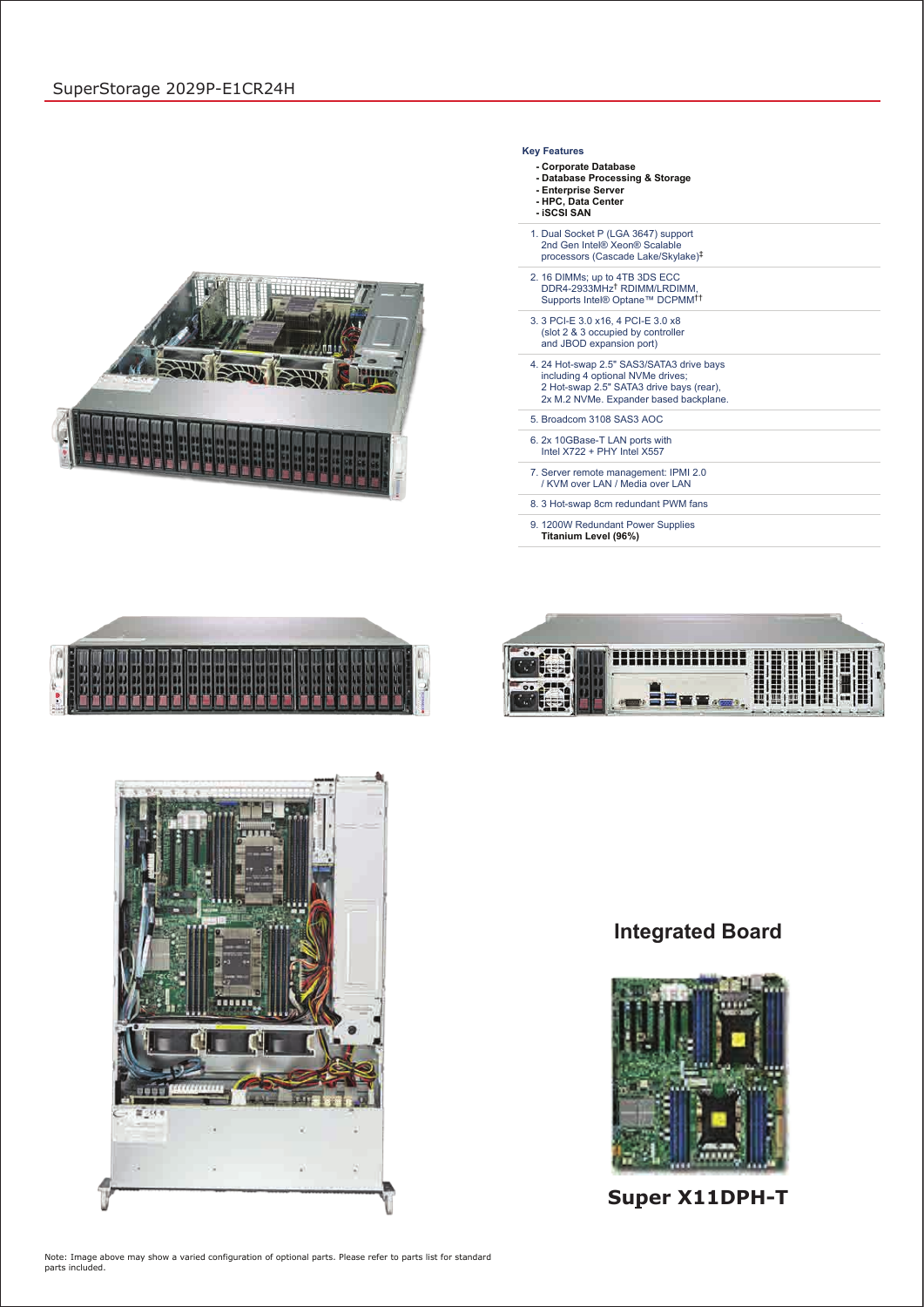## **Specifications**

| <b>Product SKUs</b><br><b>SSG-2029P-</b><br>E1CR24H | SuperStorage 2029P-E1CR24H (Black)                                                                                                                                                                 |
|-----------------------------------------------------|----------------------------------------------------------------------------------------------------------------------------------------------------------------------------------------------------|
|                                                     |                                                                                                                                                                                                    |
| <b>Motherboard</b>                                  |                                                                                                                                                                                                    |
| <b>Super X11DPH-T</b>                               |                                                                                                                                                                                                    |
|                                                     |                                                                                                                                                                                                    |
| <b>Processor/Cache</b>                              |                                                                                                                                                                                                    |
| <b>CPU</b>                                          | Dual Socket P (LGA 3647)<br>2nd Gen Intel® Xeon® Scalable Processors and Intel®<br>Xeon® Scalable Processors <sup>‡</sup> ,<br>3 UPI up to 10.4GT/s<br>Support CPU TDP 70-205W                     |
| <b>Cores</b>                                        | Up to 28 Cores                                                                                                                                                                                     |
| <b>Note</b>                                         | <sup>‡</sup> BIOS version 3.2 or above is required to support 2nd Gen<br>Intel® Xeon® Scalable processors (codenamed Cascade<br>Lake-R)                                                            |
|                                                     |                                                                                                                                                                                                    |
| <b>System Memory</b>                                |                                                                                                                                                                                                    |
| Memory<br>Capacity                                  | $\blacksquare$ 16 DIMM slots<br>Up to 4TB 3DS ECC DDR4-2933MHz <sup>t</sup> RDIMM/LRDIMM<br>■ Supports Intel® Optane™ DCPMM <sup>††</sup>                                                          |
| <b>Memory Type</b>                                  | 2933 <sup>†</sup> /2666/2400/2133MHz ECC DDR4 RDIMM/LRDIMM                                                                                                                                         |
| <b>Note</b>                                         | <sup>†</sup> 2933MHz in two DIMMs per channel can be achieved by<br>using memory purchased from Supermicro<br><sup>11</sup> Cascade Lake only. Contact your Supermicro sales rep for<br>more info. |
|                                                     |                                                                                                                                                                                                    |
| <b>On-Board Devices</b>                             |                                                                                                                                                                                                    |
| <b>Chipset</b>                                      | Intel® C622 chipset                                                                                                                                                                                |
| <b>SAS</b>                                          | SAS3 (12Gbps) via Broadcom 3108 AOC; HW RAID<br>RAID 0, 1, 5, 6, 10, 50, 60                                                                                                                        |
| <b>SATA</b>                                         | SATA3 (6Gbps); RAID 0, 1, 5, 10                                                                                                                                                                    |
| <b>Network</b><br><b>Controllers</b>                | Dual 10GBase-T LAN ports with Intel X722 + PHY Intel<br>X557                                                                                                                                       |
| <b>IPMI</b>                                         | Support for Intelligent Platform Management Interface v.2.0<br><b>IPMI 2.0 with virtual media over LAN and KVM-over-LAN</b><br>support                                                             |
| Video                                               | $\blacksquare$ ASPEED AST2500 BMC                                                                                                                                                                  |
|                                                     |                                                                                                                                                                                                    |
| <b>Input / Output</b>                               |                                                                                                                                                                                                    |
| LAN                                                 | 2 RJ45 10GBase-T LAN ports<br>1 RJ45 Dedicated IPMI LAN port                                                                                                                                       |
| <b>USB</b>                                          | $\blacksquare$ 4 USB 3.0 ports (rear)<br>$\blacksquare$ 1 Type A                                                                                                                                   |
| Video                                               | ■ 1 VGA port                                                                                                                                                                                       |
| Serial Port /<br>Header                             | 1 Fast UART 16550 port / 1 Header                                                                                                                                                                  |
| <b>System BIOS</b>                                  |                                                                                                                                                                                                    |
| <b>BIOS Type</b>                                    | $\blacksquare$ 256Mb AMI UEFI                                                                                                                                                                      |
|                                                     |                                                                                                                                                                                                    |
| <b>Management</b>                                   |                                                                                                                                                                                                    |
| <b>Software</b>                                     | Intel® Node Manager<br>$\blacksquare$ IPMI 2.0<br>$\blacksquare$ NMI<br><u>. SPM, SUM</u><br>SuperDoctor® 5<br><b>Watchdog</b>                                                                     |
|                                                     |                                                                                                                                                                                                    |
| <b>PC Health Monitoring</b>                         |                                                                                                                                                                                                    |
| <b>CPU</b>                                          | Monitors for CPU Cores, Chipset Voltages, Memory.                                                                                                                                                  |

|                    | $\blacksquare$ 4+1 Phase-switching voltage regulator                                                                |
|--------------------|---------------------------------------------------------------------------------------------------------------------|
| <b>FAN</b>         | Fans with tachometer monitoring<br>Status monitor for speed control<br>■ Pulse Width Modulated (PWM) fan connectors |
| <b>Temperature</b> | Monitoring for CPU and chassis environment<br>Thermal Control for fan connectors                                    |

| <b>Chassis</b>                                                   |                                                                                                                                 |  |  |  |
|------------------------------------------------------------------|---------------------------------------------------------------------------------------------------------------------------------|--|--|--|
| <b>Form Factor</b>                                               | . 2U Rackmount                                                                                                                  |  |  |  |
| <b>Model</b>                                                     | CSE-216BE1C4-R1K23LPB                                                                                                           |  |  |  |
| <b>Dimensions</b>                                                |                                                                                                                                 |  |  |  |
| Width                                                            | ■ 17.2" (437mm)                                                                                                                 |  |  |  |
| Height                                                           | 3.5" (89mm)                                                                                                                     |  |  |  |
| <b>Depth</b>                                                     | 24.8" (630mm)                                                                                                                   |  |  |  |
| <b>Gross Weight</b>                                              | 61 lbs (27.7 kg)                                                                                                                |  |  |  |
| <b>Available Colors</b>                                          | $\blacksquare$ Black                                                                                                            |  |  |  |
|                                                                  |                                                                                                                                 |  |  |  |
| <b>Front Panel</b>                                               |                                                                                                                                 |  |  |  |
| <b>Buttons</b>                                                   | <b>Power On/Off button</b><br>System Reset button                                                                               |  |  |  |
| <b>LEDs</b>                                                      | <b>Power status LED</b><br>Hard drive activity LED<br>Network activity LEDs<br>System Information LED<br><b>Power fail I FD</b> |  |  |  |
| <b>Expansion Slots</b>                                           |                                                                                                                                 |  |  |  |
| <b>PCI-Express</b>                                               | 3 PCI-E 3.0 x16 slot                                                                                                            |  |  |  |
|                                                                  | $4$ PCI-E 3.0 x8 slots                                                                                                          |  |  |  |
|                                                                  | Slot 2 & 3 occupied by controller and JBOD Expansion Port                                                                       |  |  |  |
| <b>Drive Bays</b>                                                |                                                                                                                                 |  |  |  |
| Hot-swap                                                         | 24 Hot-swap 2.5" SAS3/SATA3 drive bays                                                                                          |  |  |  |
|                                                                  | 2 Hot-swap 2.5" SATA3 drive bays (rear)                                                                                         |  |  |  |
| Optional                                                         | 2 Optional Onboard NVMe M.2                                                                                                     |  |  |  |
| <b>Backplane</b>                                                 |                                                                                                                                 |  |  |  |
| Expander based backplane                                         |                                                                                                                                 |  |  |  |
|                                                                  |                                                                                                                                 |  |  |  |
| <b>System Cooling</b>                                            |                                                                                                                                 |  |  |  |
| Fans                                                             | 3 Hot-swap 8cm redundant PWM cooling fans                                                                                       |  |  |  |
|                                                                  |                                                                                                                                 |  |  |  |
| <b>Power Supply (76mm Width)</b>                                 |                                                                                                                                 |  |  |  |
| 1200W Redundant Power Supplies with PMBus<br><b>Total Output</b> | $-1000W/1200W$                                                                                                                  |  |  |  |
| <b>Power</b>                                                     |                                                                                                                                 |  |  |  |
| <b>Dimension</b><br>$(W \times H \times L)$                      | $-76 \times 40 \times 336$ mm                                                                                                   |  |  |  |
| Input                                                            | ■ 100-127Vac / 15-12A / 50-60Hz<br>200-240Vac / 8.5-7A / 50-60Hz<br>200-240Vdc / 8.5-7A (for CCC only)                          |  |  |  |
| +12V                                                             | Max: 83A / Min: 0A (100-127Vac)<br>Max: 100A / Min: 0A (200-240Vac)<br>Max: 100A / Min: 0A (200-240Vdc)                         |  |  |  |
| +5Vsb                                                            | Max: 4A/Min: 0A                                                                                                                 |  |  |  |
| <b>Output Type</b>                                               | 19 Pairs Gold Finger Connector                                                                                                  |  |  |  |
| <b>Certification</b>                                             | <b>Titanium Level</b><br>[Test Report]                                                                                          |  |  |  |
| <b>Operating Environment</b>                                     |                                                                                                                                 |  |  |  |
| <b>RoHS</b>                                                      | RoHS Compliant                                                                                                                  |  |  |  |
| <b>Environmental</b><br>Spec.                                    | Operating Temperature:<br>$10^{\circ}$ C ~ 35°C (50°F ~ 95°F)                                                                   |  |  |  |

 10°C ~ 35°C (50°F ~ 95°F) Non-operating Temperature: -40°C to 60°C (-40°F to 140°F) Operating Relative Humidity: 8% to 90% (non-condensing) Non-operating Relative Humidity: 5% to 95% (non-condensing)